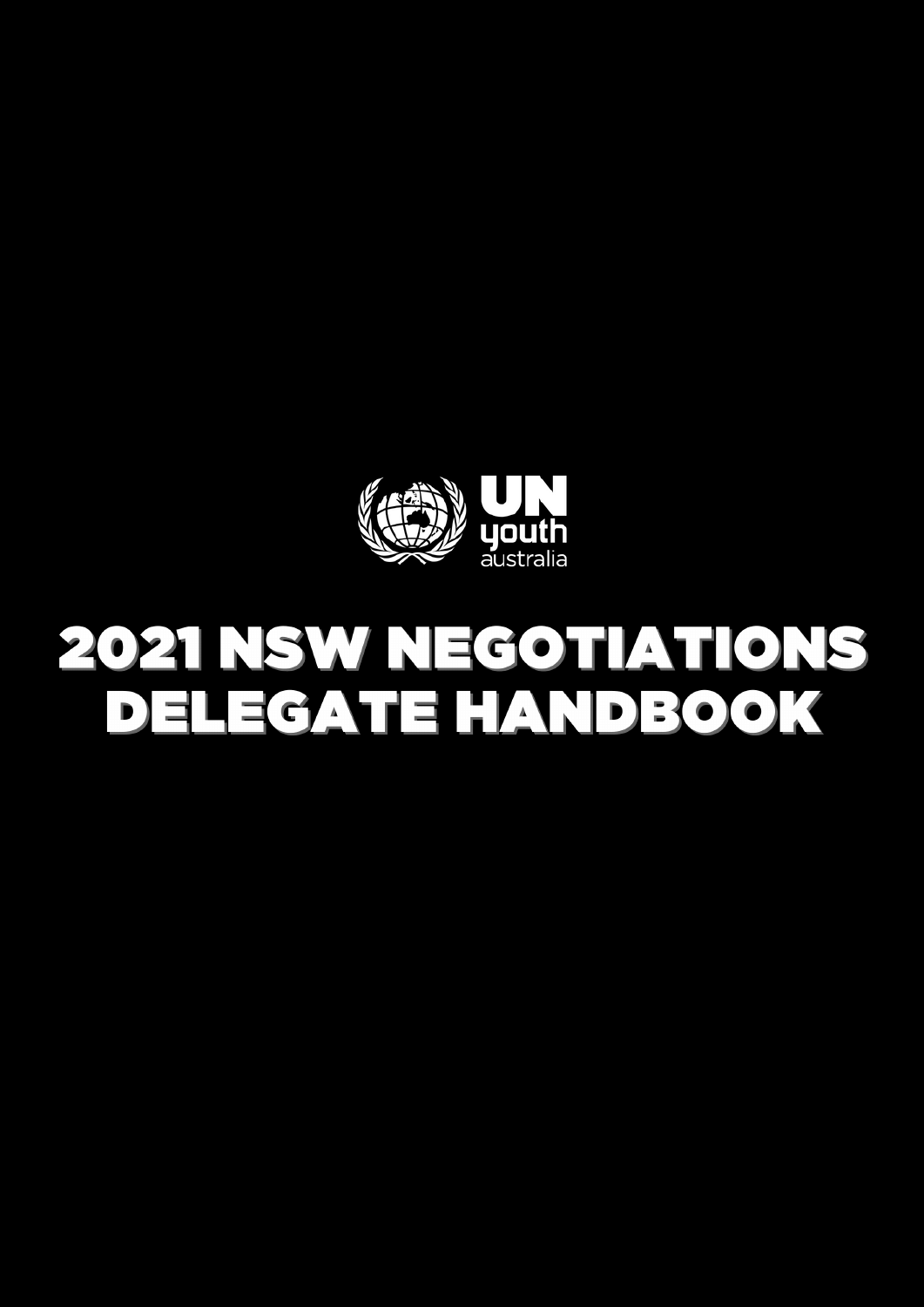# **ACKNOWLEDGEMENT OF COUNTRY**

UN Youth Australia acknowledges Aboriginal and Torres Strait Islander peoples as Australia's First People and Traditional Custodians of the land where we operate.

We recognise the continuing connection to country - land, waters and culture - and recognise their strength, resilience, and capacity in this land.

We pay our respect to the Elders both past and present, and extend that respect to all Aboriginal and Torres Strait Islander peoples across Australia.

UN Youth Australia reaffirms the United Nations Declaration on the Rights of Indigenous Peoples, and draws attention to Article 31:

"Indigenous peoples have the right to maintain, control, protect and develop their cultural heritage, traditional knowledge and traditional cultural expressions, as well as the manifestations of their...literatures, designs...visual and performing arts."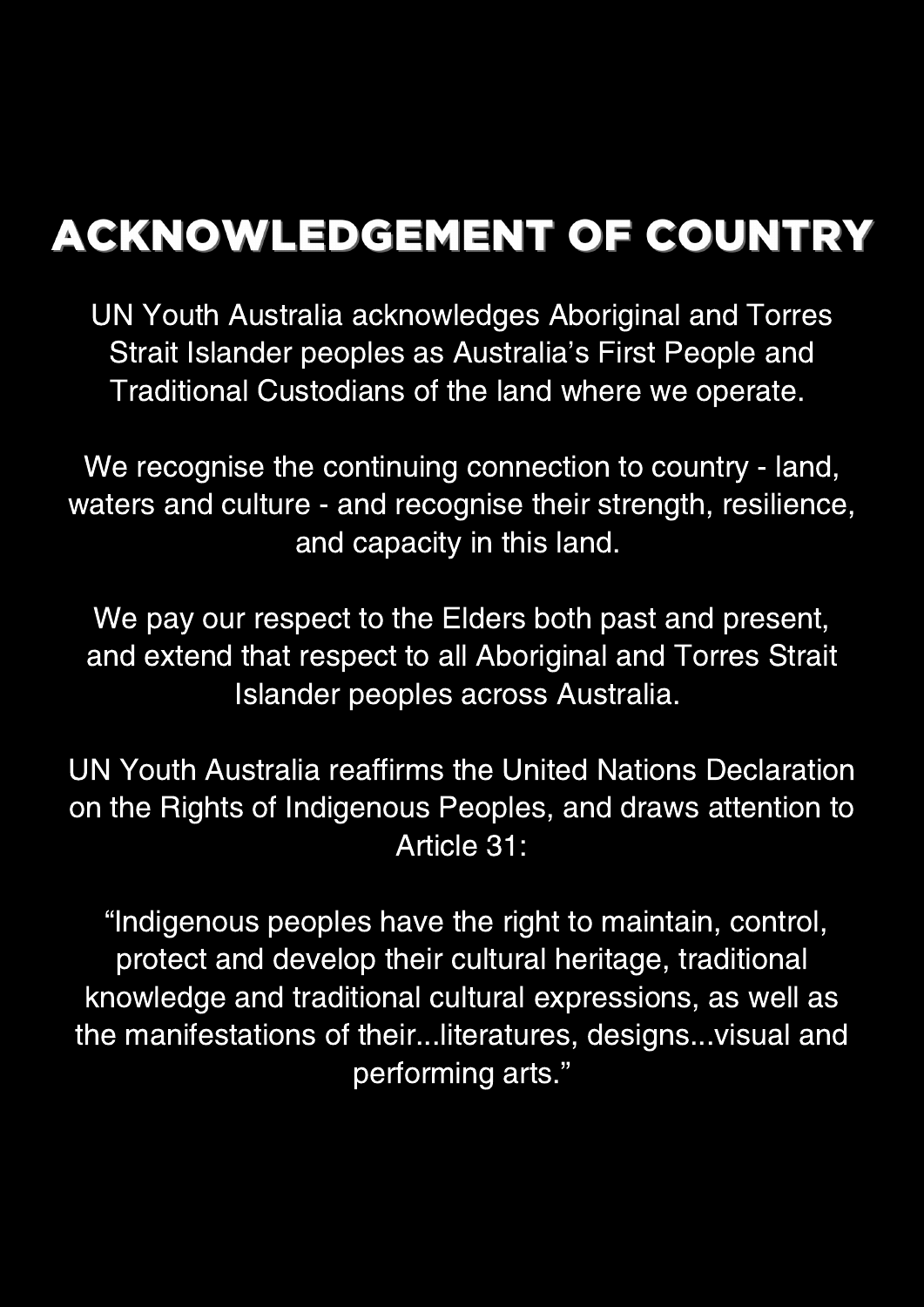

UN Youth NSW is the New South Wales division of UN Youth Australia, a national not-for-profit organisation which is entirely run for and by volunteers aged under 25.

UN Youth Australia is also an affiliate member of the United Nations Association of Australia, a member of the World Federation of United Nations Associations.

UN Youth NSW endeavours to expand knowledge of human rights, global politics, international issues and political processes.

As one of the largest youth-led charities in Australia, we run several programs and events which provide young people with the opportunity to engage with important issues and voice their thoughts and opinions.

For more information about us, you can visit our website [here](http://www.unyouth.org.au/).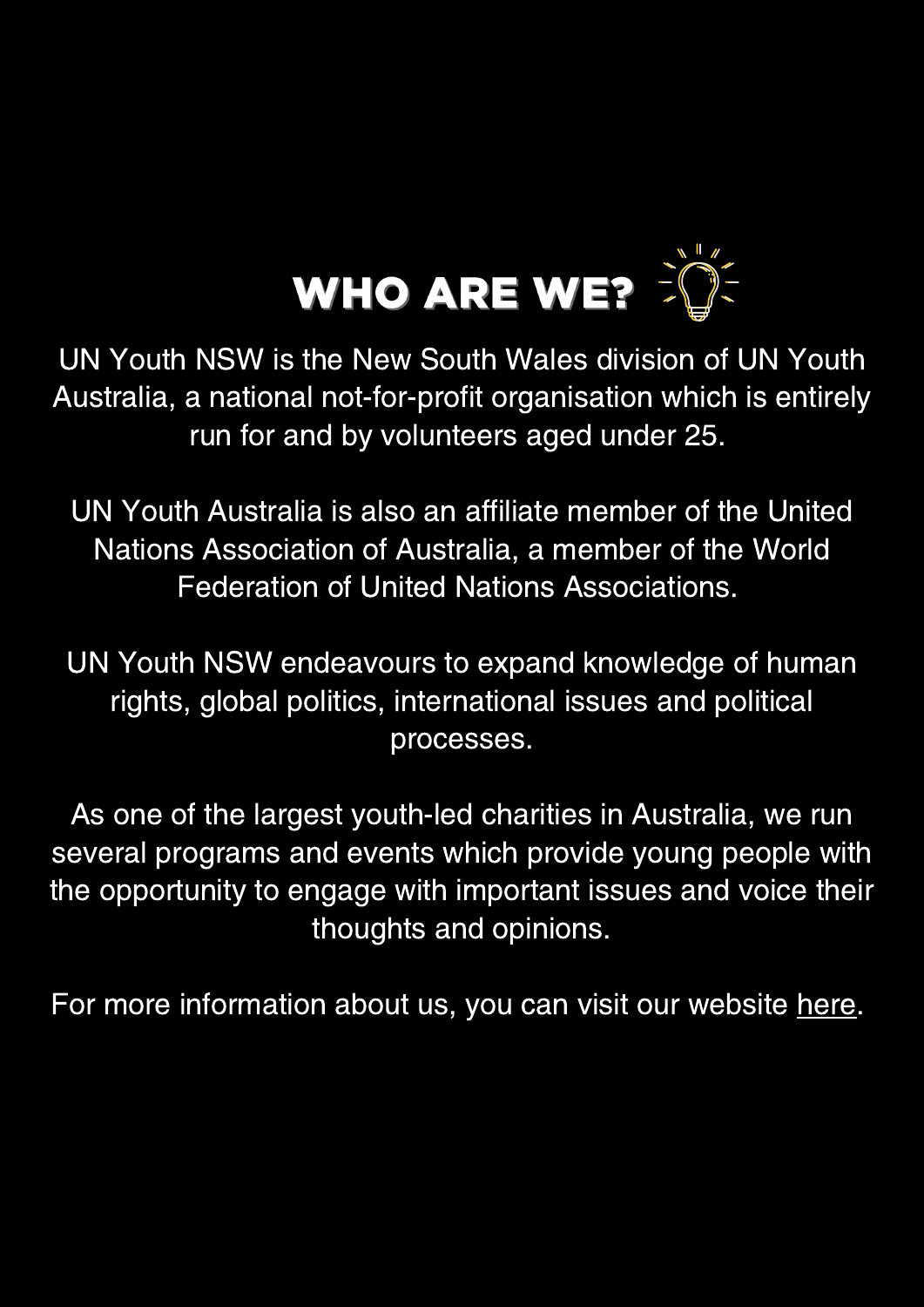



Hey everyone,

My name is Andy and I'm your Convenor for the 2021 Negotiations Competition!

As someone who actively participated in UN Youth events, I can assure you that they are up there with the best experiences you'll have in high school.

The Negotiations Competition is one of such events and will be an extremely rewarding and exciting experience!

As is the case for all the activities that UN Youth runs, the focus will be on global issues and your ability to communicate and meaningfully engage with the content.

Whether you're a first time delegate, a delegate who's loved the Evatt competition or just a student who's curious about what all this UN Youth business is about – Negotiations is the competition for you!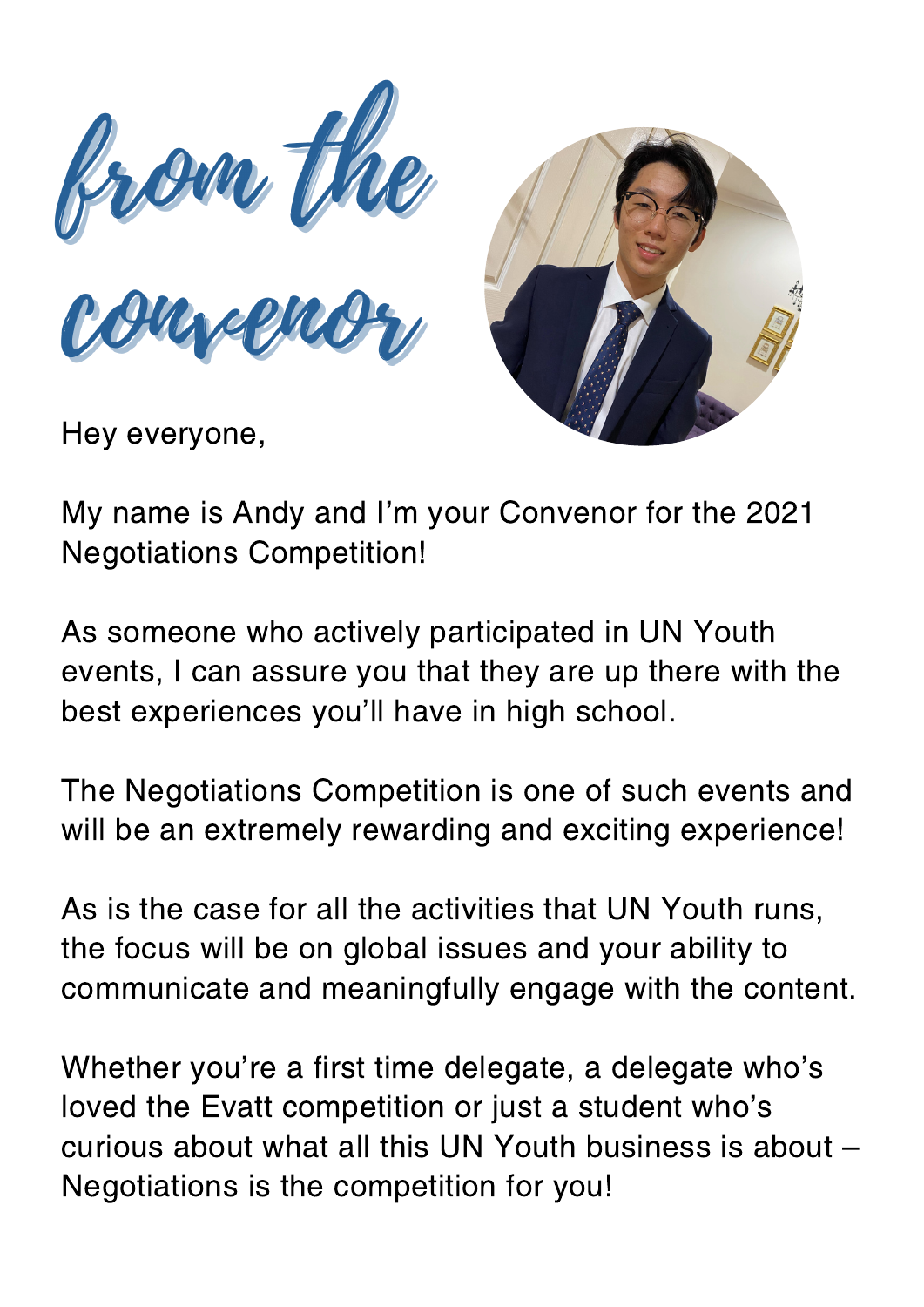In this competition, we're not looking for exceptional public speaking skills, nor are we looking for great debaters.

If you like the sound of thinking strategically, exploring global issues hands-on or just pairing up with your friend and pretending to represent a country, we've got you covered and can assure you that you'll have a great time.

Schoolwork can often be suffocating and involving yourself in these activities will only enrich your time in highschool. I promise!

Even if you don't progress far in this competition, there's always next year and in the end the experience is what'll be worth it.

See you all in July!

Andy Park 2021 Negotiations Convenor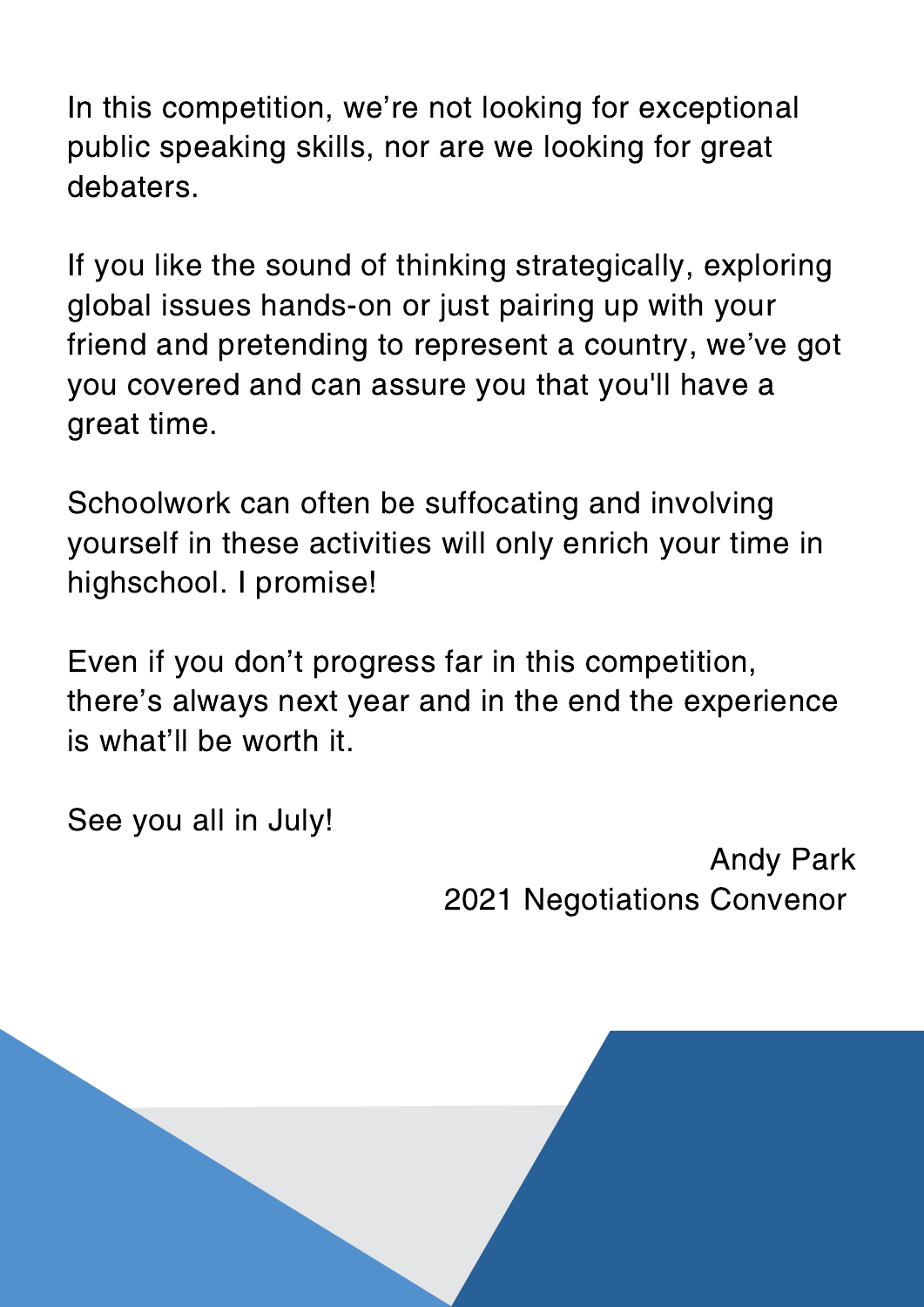The Negotiations Competition consists of two teams of two students representing assigned countries in negotiations over a dispute.

Students will act as delegates working to reach a mutually beneficial solution to the conflict, whilst also aiming to fulfill the interests of their government.

> Delegates will be judged in their performance according to the criteria outlined later in this document.

Approximately 2 weeks prior to the event, delegates will receive their country allocations as well as details on the first two negotiation topics for the two preliminary rounds.

This will be accompanied by workshop documents to help explain further details of the competition.

Delegates should use the time leading up to their rounds to research their topic and plan their strategy for the negotiations.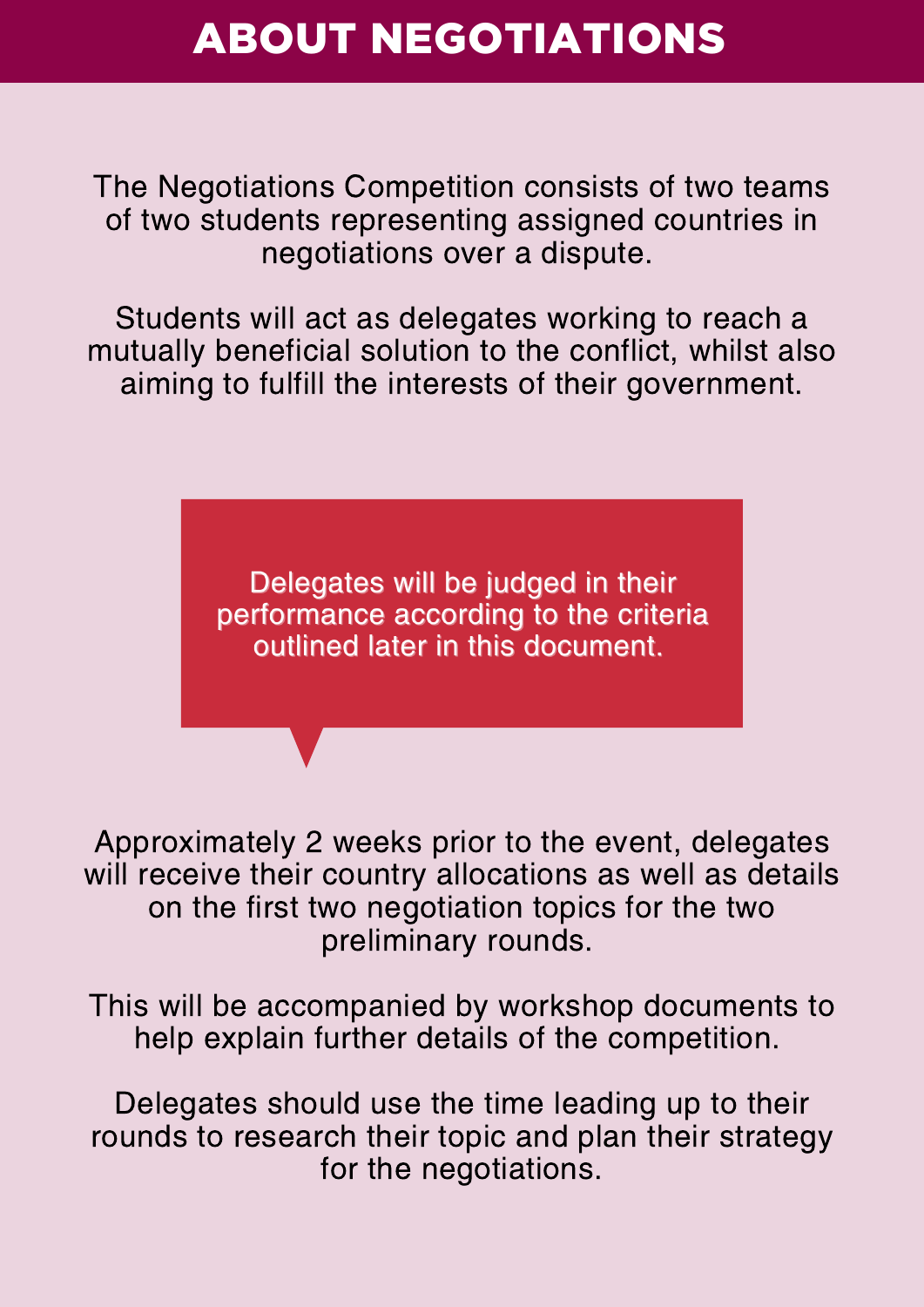# HOW WILL THE COMPETITION RUN?

Delegates will begin competing in two preliminary rounds, selected from eight sessions held on Tuesdays, Thursdays, Saturdays and Sundays.

After this, the four teams progressing to the semi-finals will be announced. Teams progressing to this stage will be presented with information regarding the topics at this point.

The grand-finals will be held the next week, with two teams, after which a winning team will emerge. On the following Monday, our formal Award Ceremony will be held, along with a speaker panel featuring fantastic leaders in the negotiation field who will present to all delegates, to deepen their understanding of the role that negotiation plays in the global system.

STRUCTURE

Prelims: 27 July - 8 August

#### [Prelims Round 1]

Session 1: Tue 27/7 5-7pm Session 2: Wed 28/7 5-7pm Session 3: Sat 31/7 5-7pm Session 4: Sun 1/8 5-7pm

#### [Prelims Round 2]

Session 5: Tues 3/8 5-7pm Session 6: Wed 4/8 5-7pm Session 7: Sat 7/8 5-7pm Session 8: Sun 8/8 5-7pm

> Semi Finals: 3 September

Grand Finals: 13 September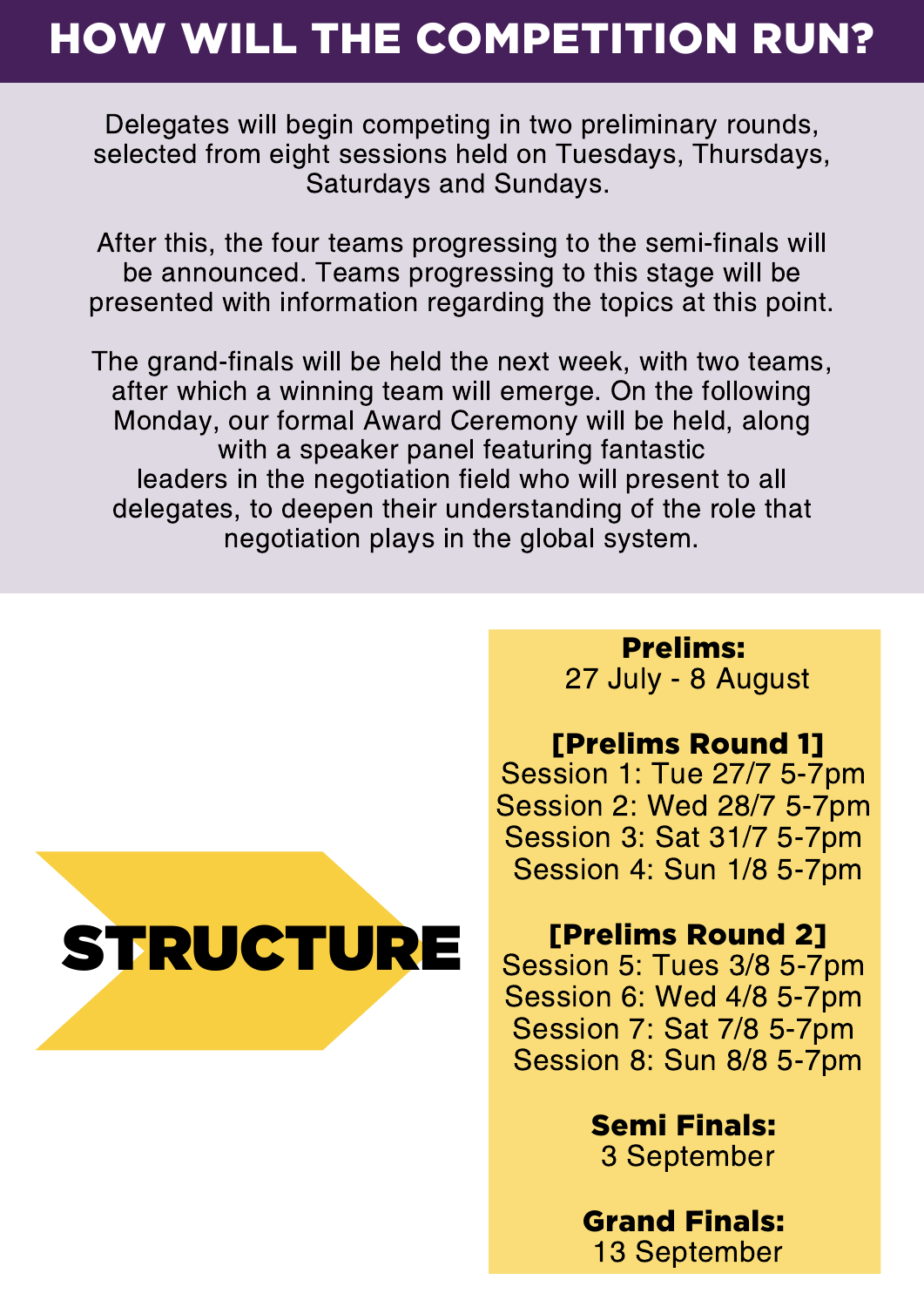# NEGOTIATIONS, ONLINE!

Due to the recent global COVID-19 pandemic, the preliminary rounds of Negotiations will run entirely online via the video conferencing platform Zoom.

We ask that each team member be present on a separate Zoom call. To communicate during the Negotiation, members of a team should utilise the Zoom chat function.

The structure of Negotiations will however remain the same; there will be two teams of two delegates competing and at least one facilitator to judge each meeting. Fortunately, we are happy to announce that the semis and final will run in person!

# HOW TO ZOOM THROUGH NEGOTIATIONS:

Prior to the competition, please set up a Zoom account. To do so, open zoom.us on your Mac or PC and go to the Zoom website to create or manage an account. Please ensure that your full name is linked to the account for identification purposes. 1.

2. On the date allocated to you, 30 minutes prior to your timeslot, a unique Zoom meeting link will be emailed to you by the Negotiations Organising Committee. At least 5 minutes earlier than the start of your round, please join the meeting by clicking the meeting link.

3. While waiting for the meeting to start, please test your speaker and microphone, and check that you are able to hear audio clearly. If you have any problems, please contact the Negotiations point of contact who emailed you the meeting link, whether that be the Convenor or Organising Committee member.

4. At 5pm, Negotiations will commence! Please make sure that your video is on, and your microphone is muted unless your team is speaking or asking questions, to reduce background noise. At the start of the round, your judges will provide you with their contact details; in the event of any technical difficulties, you may contact them.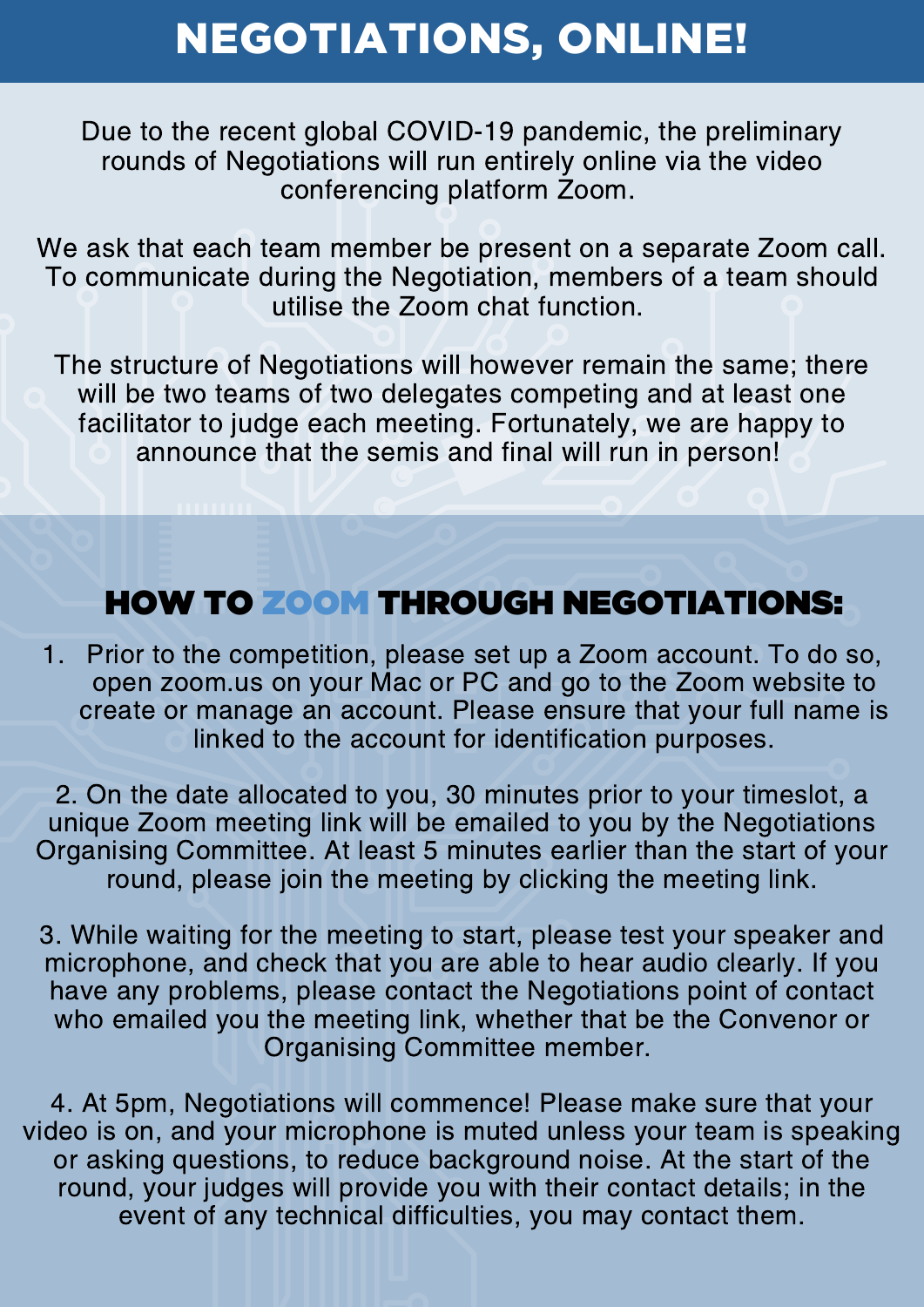# ROUND STRUCTURE

The Negotiation Competition will be centered around the practice of interest-based negotiation, which differs from 'conventional' position-based negotiation in its focus onthe base 'interests' of the parties involved, instead of specific demands which can prove barriers to the negotiation process.

> There are 6 steps in interest-based negotiation: 1) Opening Statements 2) Interests 3) Option Generation 4) Option Evaluation 5) Tentative Conclusion 6) Reflection

During all times at the negotiation teams should be courteous, respectful, aim to find a mutually beneficial outcome and maintain a good relationship with the other team.

The main section of the negotiation will take 50 minutes, after which there is a 10 minute break for self-analysis, then a 10 minute reflection discussion with the judge.

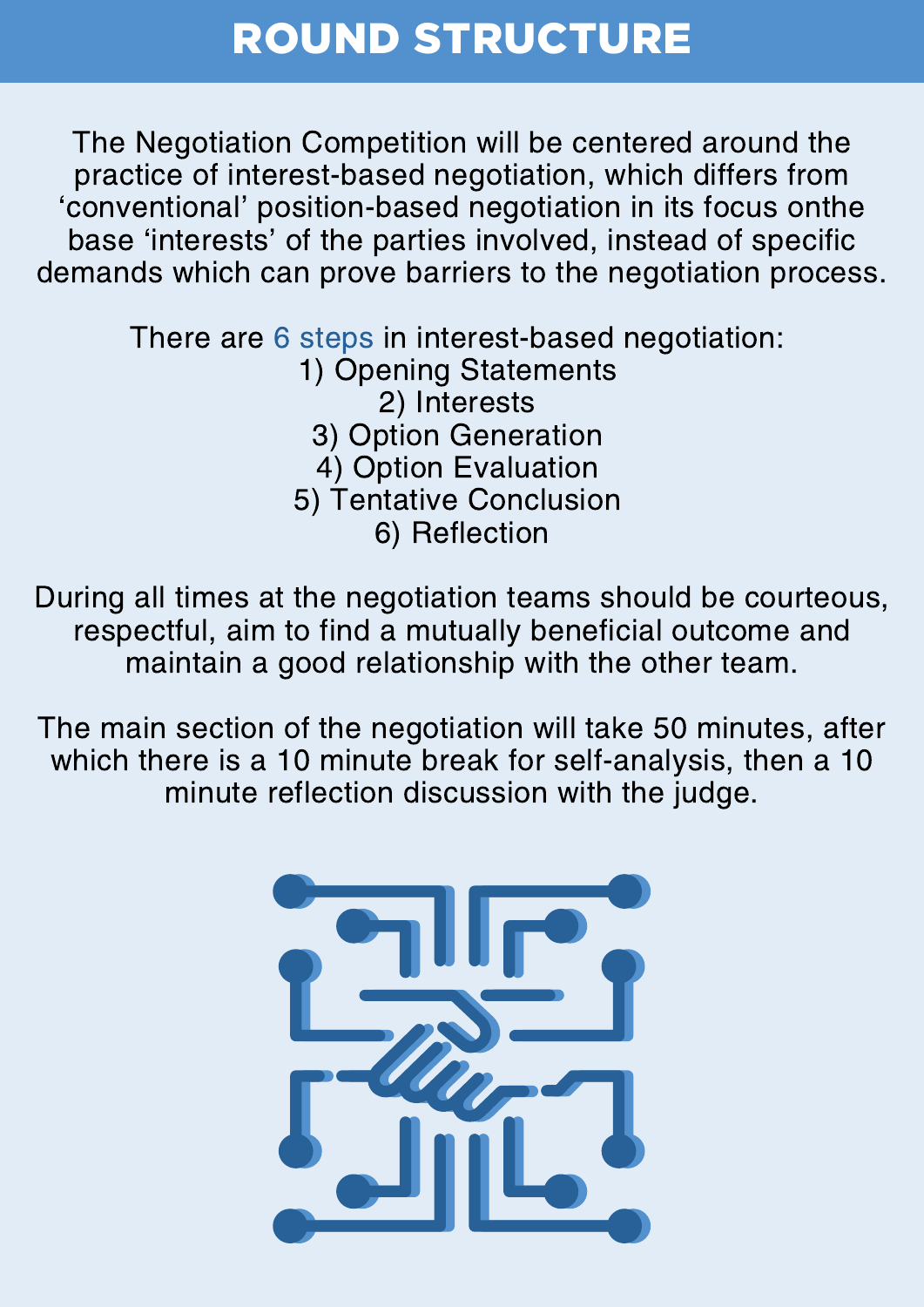### 1) Opening Statements

During this part of the negotiation, teams give a summary of the facts of the dispute from their nations' perspective.

- Teams clarify any facts or parts of the dispute that are unclear.
- This period is also used by the teams to frame the situation in a way that is beneficial for their nation, and appeal to the other team's emotions.
- Teams may also choose whether or not to reveal confidential information, depending on their strategy.

### 2) Interests

Interests are the underlying reasons that fuel the nation's desired outcome. This section of the negotiation is used to lay out the fundamental desires of each nation in the negotiation.

- These interests are not specific demands (such as 'A withdrawal of troops from the disputed border'), but general desires from the situation (such as 'A demilitarised situation').
- Specific demands to satisfy these interests will be discussed in a later section of the negotiation. Both sides will lay out their interests in a way that ensures clarity for both teams.
- Teams should also ask questions about their respective positions and key interests to ensure mutual understanding.

#### Questions:

Questions are important for ensuring that both teams are aware of the positions of the other and the key issues of the negotiation. Teams should also ask questions about their respective positions and key interests to ensure mutual understanding.

#### 3) Option Generation

This section of the negotiation involves the proposal by both teams of plans of action to satisfy their interests. During this portion, all options should be brainstormed by both sides WITHOUT commenting on or evaluating them. Evaluation occurs in a later stage of the negotiation.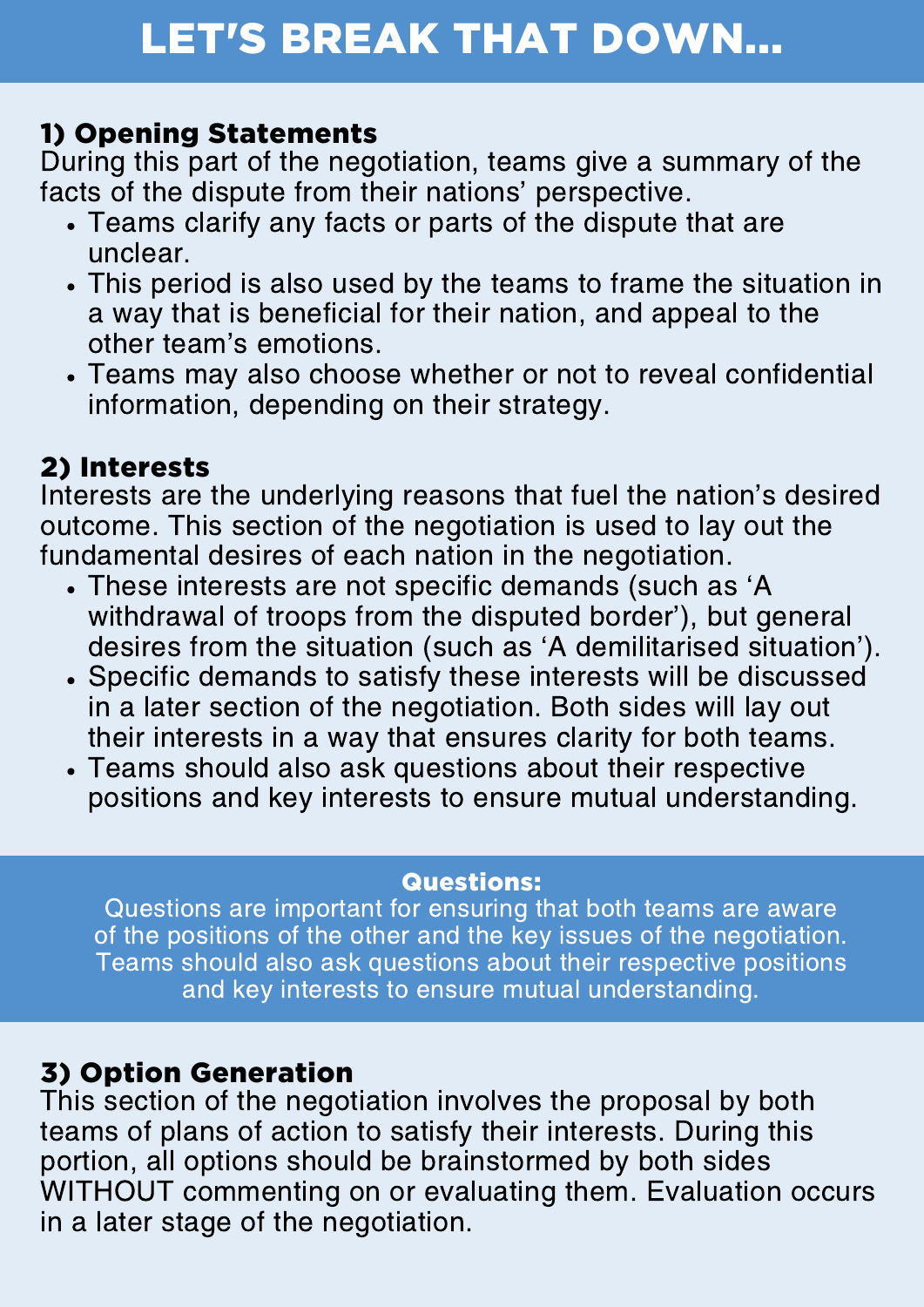#### 4) Option Evaluation

At this stage, the merits of each option will be evaluated by the teams. It is important to keep in mind the interests set in the second stage, as well as your nation's confidential interests, while evaluating.

## 5) Tentative Conclusion

This stage involves reaching a mutual agreement over the options discussed. You may then agree and reach a settlement on the issue. However, you may not always reach an agreement, and you shouldn't rush without consideration to reach one. Instead, teams may sum up what has occurred in the negotiation previously, and Set points to be discussed in a hypothetical following negotiation.

## 6) Reflection

At the conclusion of the negotiation, each team will be given a set of Reflection Questions. They should prepare to be asked impromptu Reflection Questions as well.

Each team will be transferred to new, separate breakout rooms where they will spend 10 minutes to reflect on their own performance in the negotiation.

Teams should reflect on their: Teamwork, Preparation, Strategy. After 10 minutes has passed, both teams will be returned back to the main room.The judge will perform a coin flip to decide which team will carry out their Reflection first.The teams will then be returned to their breakout rooms and the judge will join the chosen team's breakout room to conduct the reflection.

After their reflection with the judge is complete, the judge will move to the second breakout room.When the second reflection is complete, all teams will be brought back to the main room for the teams to thank each other and to allow the judge to give any comments. After this, all participants may click the Leave Meeting button to exit the Negotiation.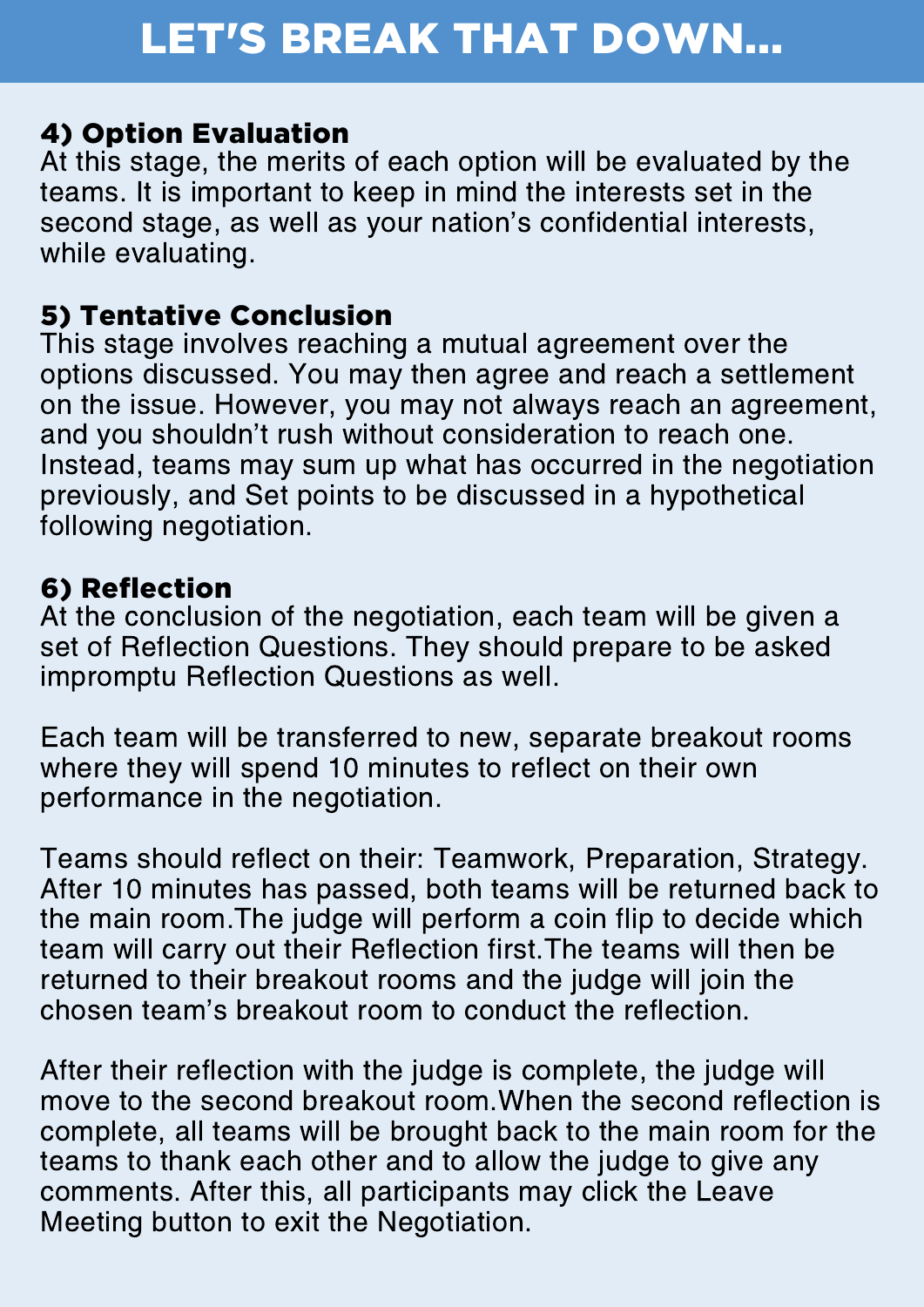# POSITION VS INTEREST-BASED?

What even is the difference between position and interest-based negotiation?

#### Position-based Negotiation

Most people are more familiar with position-based negotiation, as it tends to be how a majority of arguments and disputes are handled in daily life.

In position-based negotiation, the two (or more) sides enter the negotiation with opposing specific positions on what they want to get out of the negotiation. In this situation, the debate often gets very heated, as both sides are looking for victory in the argument, and neither side wants to back down on their position.

Often, the outcomes of these positional negotiations are either compromises that don't satisfy either party, straining their relationship, or a lack of an outcome at all, prolonging or even exacerbating the problem.

#### Interest-based Negotiation

Interest-based negotiation, in comparison, is a style of negotiation that focuses on the underlying interests, desires or fears of the two sides. It is the form of negotiation we are looking for teams to use in The Negotiations Competition.

Instead of entering the negotiation as enemies who will attempt to undermine each other to 'win', interest-based negotiators are more like collaborators working together to solve the problem. They will make clear what their underlying interests and needs are, and they will be the goals they work to satisfy when proposing solutions and evaluating them.

As such, they are likely to find solutions which satisfy both side's underlying interests, while also maintaining a cordial relationship that can continue into the future.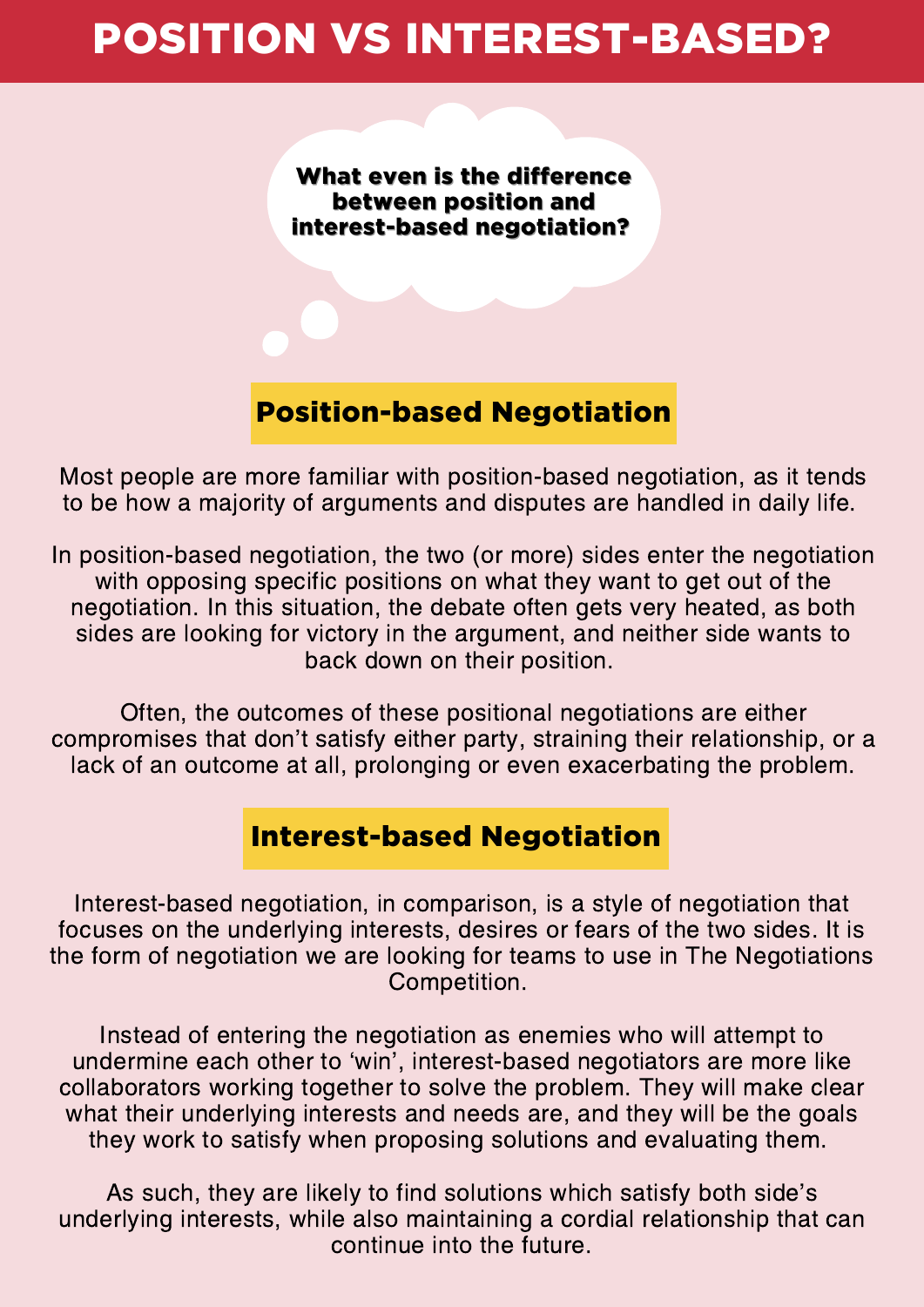# JUDGING CRITERIA



#### Teamwork

The recognition and complementing of skills, as well as harmony of action, by both members during the negotiation. How well does the team function as a unit, complementing each others' skills and clearly working towards the same objective?

## Strategy & Adaptability

The clarity of a sophisticated and effective strategy, as well as the ability of the team to adapt their strategy to changes in the negotiation situation.

Does the team show a clear vision of their strategy for the negotiation, acting consistently during the negotiation? Are they able to change this strategy quickly and effectively when necessary?

### Preparation

The depth of knowledge shown of the negotiation process, the dispute, and their respective nation. Does the team illustrate their preparation for the negotiation in a meaningful, negotiation-shaping way?

### Outcome

The level to which the team satisfies the nation's interests and resolves all issues. Has the team fulfilled their stated and confidential goals, and ensured the other side's issues have also been resolved?

## Self-Analysis Level

The clarity and depth of analysis applied to self-reflection. Has the team clearly identified and discussed the features of their performance in the negotiation to a sophisticated level?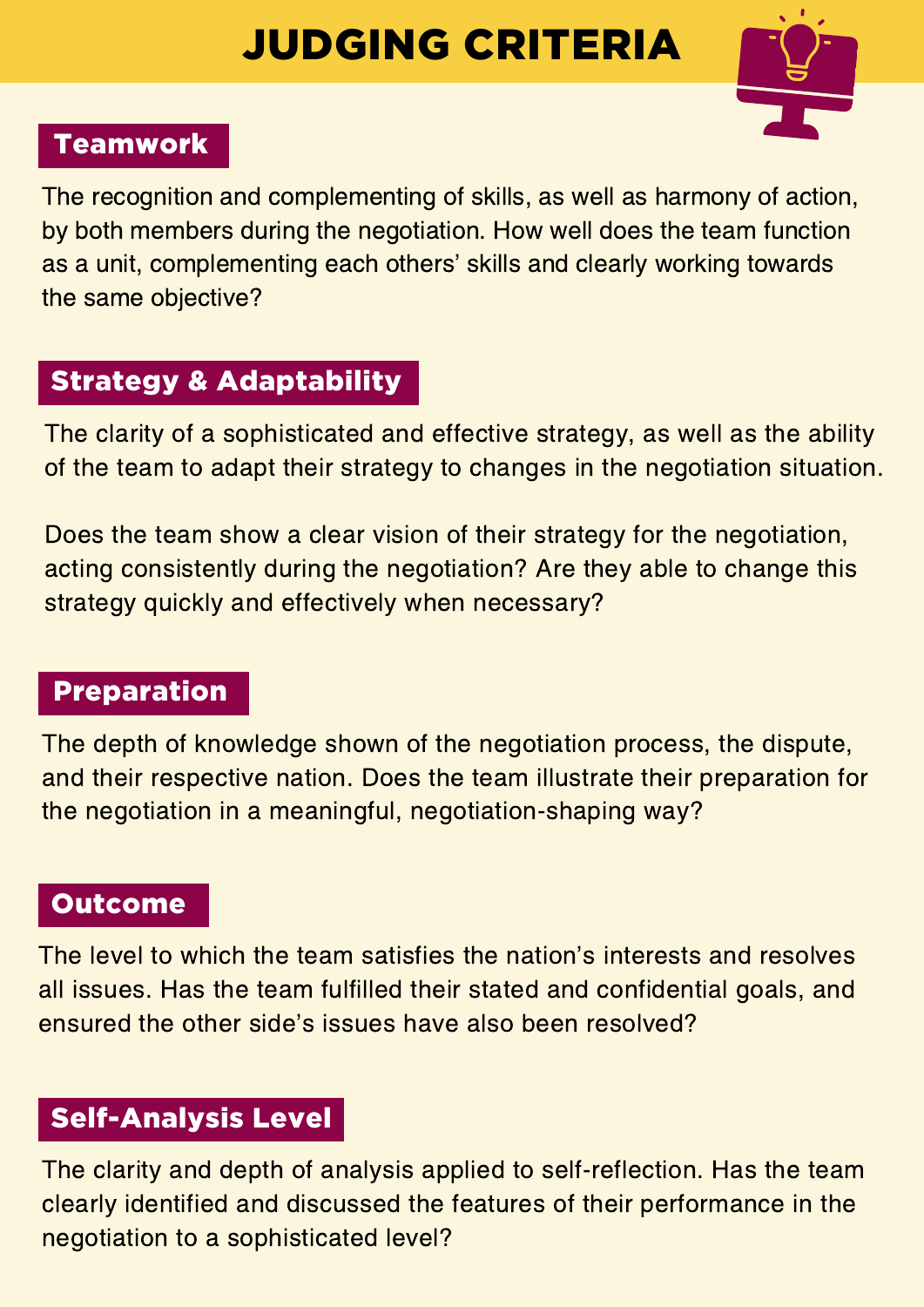# AIM OF REFLECTION

The aim of teams in the reflection is to effectively self-analyse their performance.

They should reflect on:

- Their strengths and weaknesses in the negotiation (with supporting examples);
- The lessons learned during the process; and
- Their strategies, preparation techniques and assumptions.

The performance of each team in this stage will be assessed by the criterion, level of self-analysis, which was described above.



The Emissary Award is a certificate given to all diplomatic representatives (the delegates) for participating in the Negotiations Competition, to celebrate the competition and the joy of it!

This is awarded to show appreciation for the hard work they've put into working both individually and together.